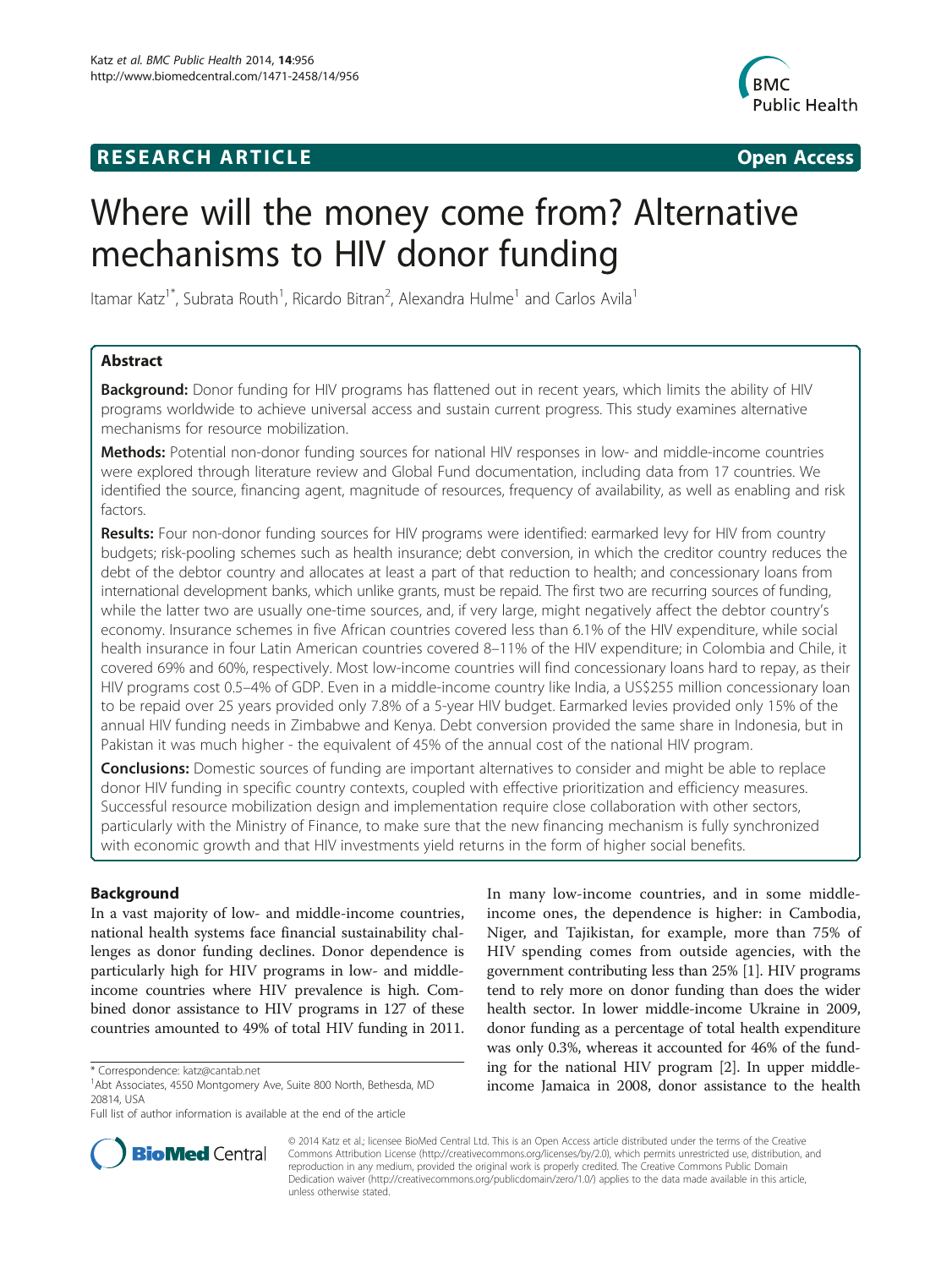sector overall amounted to 1.5%, as opposed to 51% for the country's HIV program [\[3](#page-7-0)].

HIV has long-term implications for treatment costs because it is a chronic condition that requires medical attention throughout the life of the patient. In addition, as an infectious disease, it requires sustained resources for prevention. To execute the investment framework led by UNAIDS, a global HIV strategy budgeted at between US\$16 billion and US\$22 billion will be required annually between 2011 and 2020 to effectively fight the AIDS epidemic [[4\]](#page-7-0); in 2011, US\$16.8 billion was available globally [\[1](#page-7-0)]. After rapidly expanding, HIV funding from donor countries has flattened out between 2008 and 2012, ranging between US\$6.9 and US\$7.9 billion per year [[5\]](#page-7-0). The recent global recession, coupled with increasing competing demands for new causes such as non-communicable diseases, climate change, and the environment, might further jeopardize increased donor funding for HIV. The Global Fund to Fight AIDS, Tuberculosis and Malaria, PEPFAR, and other donors have already begun to consolidate and focus their funding on certain priorities and are demanding greater counterpart participation. A key goal of the five-year PEPFAR reauthorization in 2008 has been to transition from emergency response to country-led sustainable HIV programs [[6\]](#page-7-0). To boost country contributions by recipient governments, in 2011 the Global Fund issued eligibility and counterpart financing guidelines, requiring countries to match the grant funds with a contribution based on their income level [[7\]](#page-7-0). For example, low-income countries are required to match only 5% of their Global Fund financing, while upper middle-income countries are required to match 60%. In parallel, a number of countries receiving donor assistance for their HIV programs have graduated in recent years to upper or lower middleincome groups as a result of the economic growth, enabling them to increase their share in funding of their HIV response. Seventeen of them are now ineligible for Global Fund financing.

The above trends require policymakers of national health sectors to expand their fiscal space to address the financial sustainability of the HIV programs as their donor funding is set to decline. A long-term financial sustainability plan should include cost reduction, improved allocation of funding (both of tax money and within health programs), and resource mobilization [[8-13\]](#page-7-0). The remainder of this paper describes accessing and/or creating alternative resources to donor funding, alternatives that can be proposed by policymakers of health programs.

# Methods

The paper reviews resource mobilization alternatives that have been deployed or are being considered by national HIV programs in low- and middle-income countries (including countries such as Chile and Uruguay, which recently became high income). The alternative financing mechanisms presented here derive from consultation with health financing experts and review of both academic and grey literature. In addition to literature known to the authors, a search in PubMed and Google Scholar was conducted, including using various combinations of HIV and/ or AIDS with funding, tax, levy, earmarked, concessionary, loans, deb conversation, Multi-Country HIV/AIDS Program (MAP), risk-pooling, insurance, social health insurance, and resource mobilization. The criteria for inclusion were as follows:

- 1. Funding mechanisms that policymakers of health programs are usually in a position to promote. We did not include options such as improving tax revenue administration and printing money. While those will expand the fiscal space, they might or might not be directed to the health sector.
- 2. Funding mechanisms that channel the funds to the country executing the mechanism. As such, we excluded global initiatives such as UNITAID, a global health initiative financed mainly by a solidarity levy on airline tickets, and the International Finance Facility (IFF), which issues bonds on global capital markets against the security of government guarantees. This increases funding for global health in the short term [[14](#page-7-0)].
- 3. Funding mechanisms that have been examined by HIV programs in low- and middle-income countries. This criterion eliminated options such as borrowing money in general financial markets (where interest rates tend to be high) and social impact bonds, where the government contracts out provision of social services to a private sector company that is paid based on its reaching pre-defined targets, with no upfront payment [[15](#page-7-0)].
- 4. Options that do not require substantial support from additional resources to cover the antiretroviral treatment (ART) cost, such as community-based health financing, which similar to health insurance provides health coverage, yet the funding generated is sufficient only for basic health services, not for HIV-related biomedical services.

Per funding source, we provide a brief explanation on the nature of the funding source, the financing agent [[16\]](#page-7-0), whether it is a recurring funding source or one-off, enabling and risk factors, and magnitude and/or feasibility of resources it mobilizes. We provide country examples on the extent to which a funding source covers the annual cost of the HIV response, the latter taken from funding requests made by the countries to the Global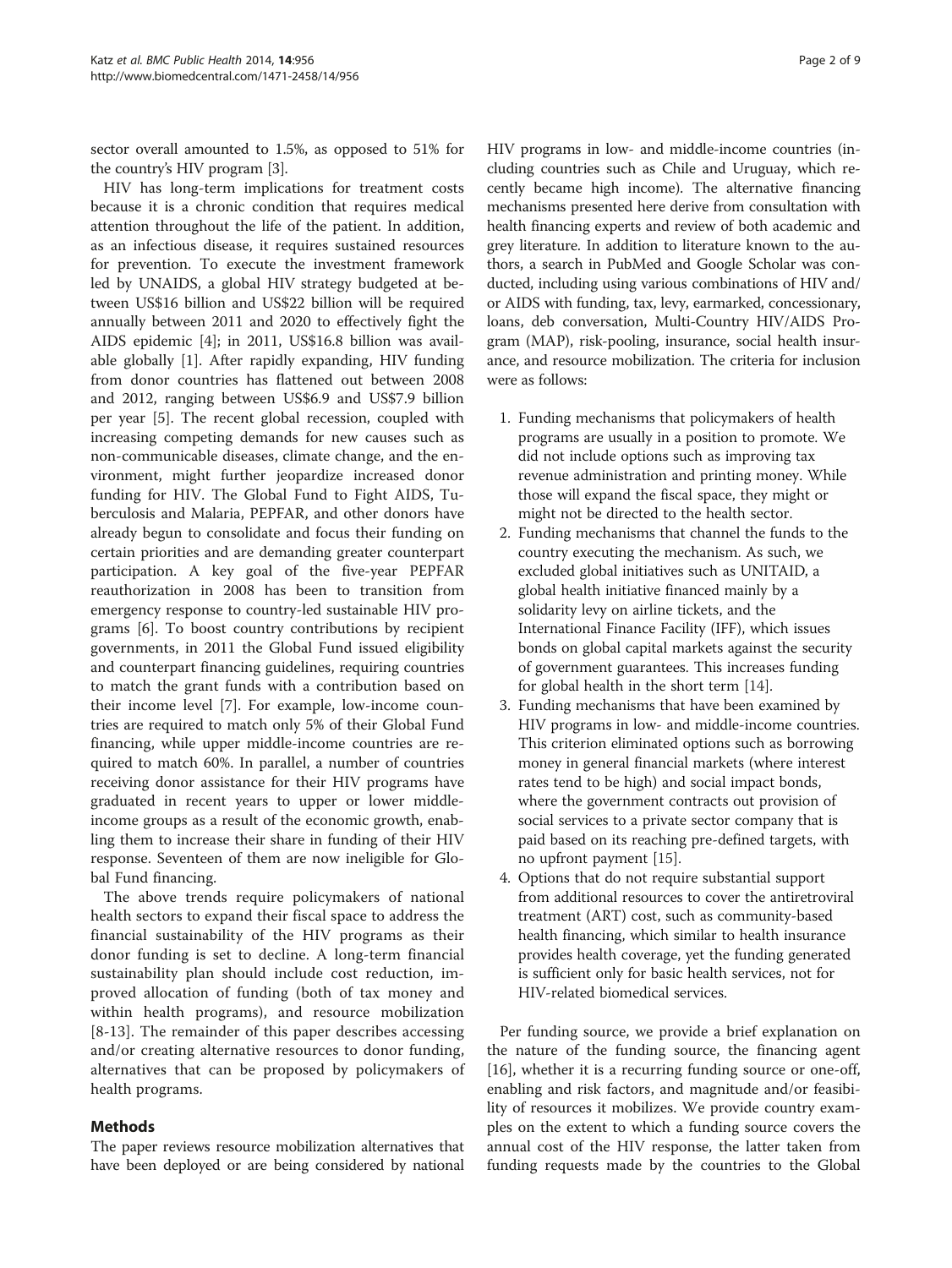Fund. Table 1 and Figure [1](#page-3-0) summarize the key features of the four strategies identified. This is followed by a case study of efforts of decreasing dependency on donor funding in Kenya.

#### Results

#### Earmarked taxes

Earmarked taxes seek to increase government funds available for HIV and/or health more broadly by increasing tax revenue. A number of countries have introduced special taxes that are earmarked (i.e., exclusively allocated) for health interventions, for example, on air traffic and tobacco products [\[17](#page-7-0)].

Earmarked taxes have several pros and cons (Table [2](#page-3-0)) [[18,19](#page-7-0)]. The pros include a greater willingness of taxpayers to pay a tax with associated positive health benefits [[20\]](#page-7-0) and the ability to protect the funded program/s from general budgetary cutbacks and/or deprioritization. Cons include loss of control over total expenditure, in particular when priorities of a country change. Earmarked taxes, where mismanaged, may lead to inefficiencies and misuse of funds.

If this strategy is to be pursued, designers must consider several issues when determining the item to tax and the amount of tax, including: its potential to generate sufficient revenues, the reduction in revenue if it causes a decrease in demand for the taxed good/service, the ease of implementation – for example, straightforward collection processes with low administrative (operating) costs – and the likelihood the tax will affect businesses. The ability to implement such tax depends on the current tax burden. In low-income countries, it

can be expected that the tax share will be at least 15% of the GDP. In countries such as Tanzania, where the tax ratio is less than 13%, increasing the fiscal space is possible, yet where ratio already exceeds this rate, as in Zambia and Malawi, adding a new tax might be difficult [[9\]](#page-7-0). Political will and consensus among the government and lawmakers is important in implementing special levy schemes. Finally, reliance on social security may limit the acceptability to the public of yet another employment tax to cover the costs of HIV services. Reliance on social security is common in most countries in Latin America.

Zimbabwe introduced an AIDS levy in 1998, and it became operational in January 2000, when a 3% earmarked (or special purpose) tax was imposed on employers and workers. Funds collected from this tax are channeled to the National AIDS Trust Fund. In 2011, the government collected US\$26 million through the trust fund – a figure that is expected to rise to US\$30 million in 2012 [[21\]](#page-8-0). This funding source is substantial, yet still insufficient – the average annual funding requested from the Global Fund by Zimbabwe for 2014–2016 was US\$195 million, more than six times the expected revenue from this tax in 2012. Nevertheless, this method has worked in this low-income country, where other innovative financing mechanisms described in this paper are harder to implement. As a tax on employment, this special earmarked tax for HIV increases the cost of labor and may inhibit formal employment. However, the obvious benefit of this tax is that it has collected a substantial amount of revenue that, if managed well, is put to good social use.

| <b>Options</b>                                                                                             | <b>Financing</b><br>sources                 | Financing<br>agents             | Recurring<br>funding<br>source | <b>Examples of magnitude/feasibility</b>                                                                                                                                                                                                                                                                                                                                                                                                                                     |
|------------------------------------------------------------------------------------------------------------|---------------------------------------------|---------------------------------|--------------------------------|------------------------------------------------------------------------------------------------------------------------------------------------------------------------------------------------------------------------------------------------------------------------------------------------------------------------------------------------------------------------------------------------------------------------------------------------------------------------------|
| Earmarked levy or additional<br>taxation for HIV                                                           | Domestic,<br>private                        | Ministry of<br>Finance          | Yes                            | · Zimbabwe - 15% of the requested annual funding from the Global<br>Fund for 2014-2016.<br>• Kenya – 15% of the estimated cost of the 2012/13 national HIV response.                                                                                                                                                                                                                                                                                                         |
| Concessionary loans for<br>HIV programs                                                                    | Domestic<br>(when the<br>loan is<br>repaid) | Ministry of<br>Finance          | No                             | • India – A US\$255 million concessionary loan to this middle-income<br>country provides 7.8% of the 5-year HIV budget and is to be repaid over<br>25 years.<br>• Low middle-income countries – Most will find concessionary loans hard to<br>repay, as their HIV programs cost 0.5-4% of GDP.                                                                                                                                                                               |
| Debt conversion<br>Risk-pooling schemes and<br>special social assistance<br>programs covering HIV services | External                                    | Ministry of<br>Finance          | No.                            | · Indonesia – Debt conversion mobilized US\$35.5 million for health<br>programs, the equivalent of 15% of the funding needed for the national<br>HIV response of US\$241 million.<br>• Pakistan – Debt conversion was the equivalent of 45% of the annual cost of<br>the HIV program. However, HIV prevalence in Pakistan is very low (<0.1%),<br>and with it the required financial resources.                                                                              |
|                                                                                                            | Domestic,<br>public and<br>private          | Health<br>insurance<br>entities | Yes                            | • Social health insurance (SHI) schemes provide 60% of the HIV funding<br>of Chile, and 69% in Colombia; the proportion is substantially lower in<br>the following: El Salvador 10%, Paraguay 11%, Peru 9%, and Uruguay 8%.<br>• Kenya, Malawi, Namibia, Tanzania, and Zambia - Private insurance<br>is less than 6.1% of the national HIV expenditure.<br>• Rwanda – In this low-income country, a health insurance scheme was<br>financially supported by the Global Fund. |

Table 1 Summary of potential strategies for additional financing of HIV programs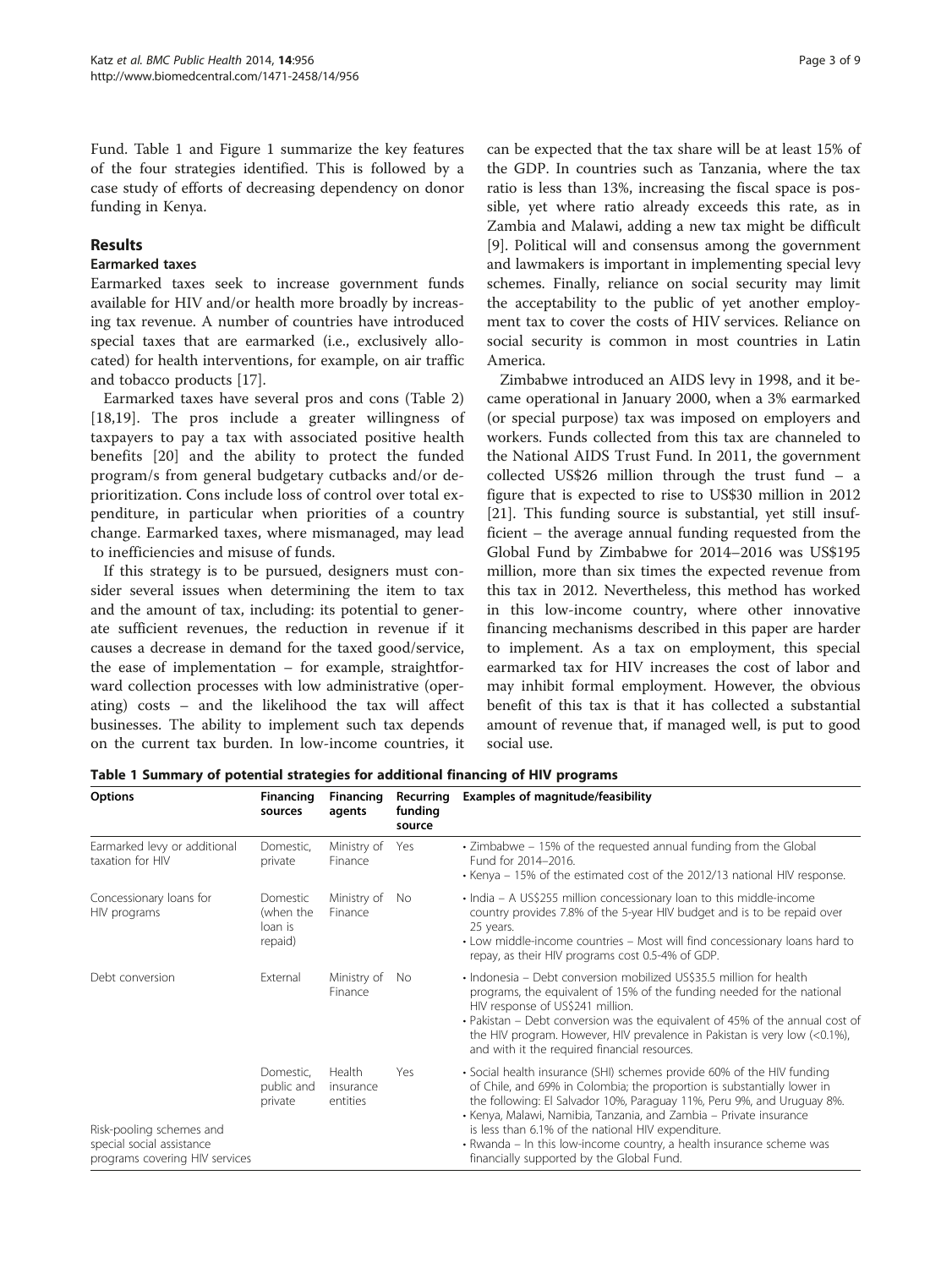<span id="page-3-0"></span>

#### Concessionary loans

Loans for health and HIV programs with favorable terms, such as low interest rates and deferred payment schedules, are available for eligible countries from sources such as the International Monetary Fund, World Bank, and regional development banks, and other financing institutions. While a loan is required to be repaid, unlike a grant, its selection and implementation mechanism focuses on the efficient use of the funds, inclusive of project finance supervision. A number of low- and middle-income countries use World Bank loans and grants to support their health sector programs. Many of them also used World Bank funds for implementing HIV projects in the last decade. In the African region alone, between 2001 and 2011, the World Bank provided US\$2 billion to an estimated 50 countries and regional entities for HIV projects. Angola, Botswana, Ethiopia, Kenya, Malawi, Nigeria, Swaziland, and Tanzania are but a few that did so [\[22\]](#page-8-0). The World Bank has greatly scaled back such funding in recent years as both the Global Fund and PEPFAR started offering large-scale grants [\[23,24\]](#page-8-0), though there are still HIV programs being financed through it: in June 2013, India's HIV national response received US\$255 million in a loan with no interest, and ability to repay over a period of 25 years [[25](#page-8-0)]. This represents 7.8% of the 5-year HIV budget [\[26\]](#page-8-0).

In addition to loans from development banks, governments can pursue ODA loans, which have a grant element of at least 25% because of their low-interest and/or long-term payment schedules. These bilateral agreements between governments focus on program-

| For                                                                                                                                                                                                                                                                                                                                                                                                             | <b>Against</b>                                                                                                                                                                                                                                                                                                                                                                                                                                                                                                                                                                                                                                                                                                                 |
|-----------------------------------------------------------------------------------------------------------------------------------------------------------------------------------------------------------------------------------------------------------------------------------------------------------------------------------------------------------------------------------------------------------------|--------------------------------------------------------------------------------------------------------------------------------------------------------------------------------------------------------------------------------------------------------------------------------------------------------------------------------------------------------------------------------------------------------------------------------------------------------------------------------------------------------------------------------------------------------------------------------------------------------------------------------------------------------------------------------------------------------------------------------|
| • Households associate the benefits of the government expenditure<br>with the tax paid and are more prepared to pay.<br>· Earmarking may provide a more consistent source of funds for<br>expenditures that yield high benefits but may not be high on<br>the political agenda, such as road maintenance.<br>· Earmarking shields expenditures from the uncertainties of<br>legislatures that may cut spending. | • Earmarking means a loss of control over total expenditure.<br>• Earmarking circumvents the budgetary process and review and may distort<br>and misallocate funds.<br>• Rights to earmarked revenues become entrenched with funding no longer<br>based on agreed priorities.<br>• Less transparency may lead to inefficiencies and<br>misuse of funds.<br>• Earmarking can facilitate attempts to create monopolies and abuse of<br>monopoly power.<br>• Earmarking could lead to cutbacks (or expansion) of services wholly unrelated<br>to need.<br>• Earmarking leads to less flexibility at the margin to reallocate funds when<br>the budget is under stress.<br>· Earmarking is incompatible with good cash management. |

#### Table 2 Earmarked tax: pros and cons

Sources: [[18,19\]](#page-7-0).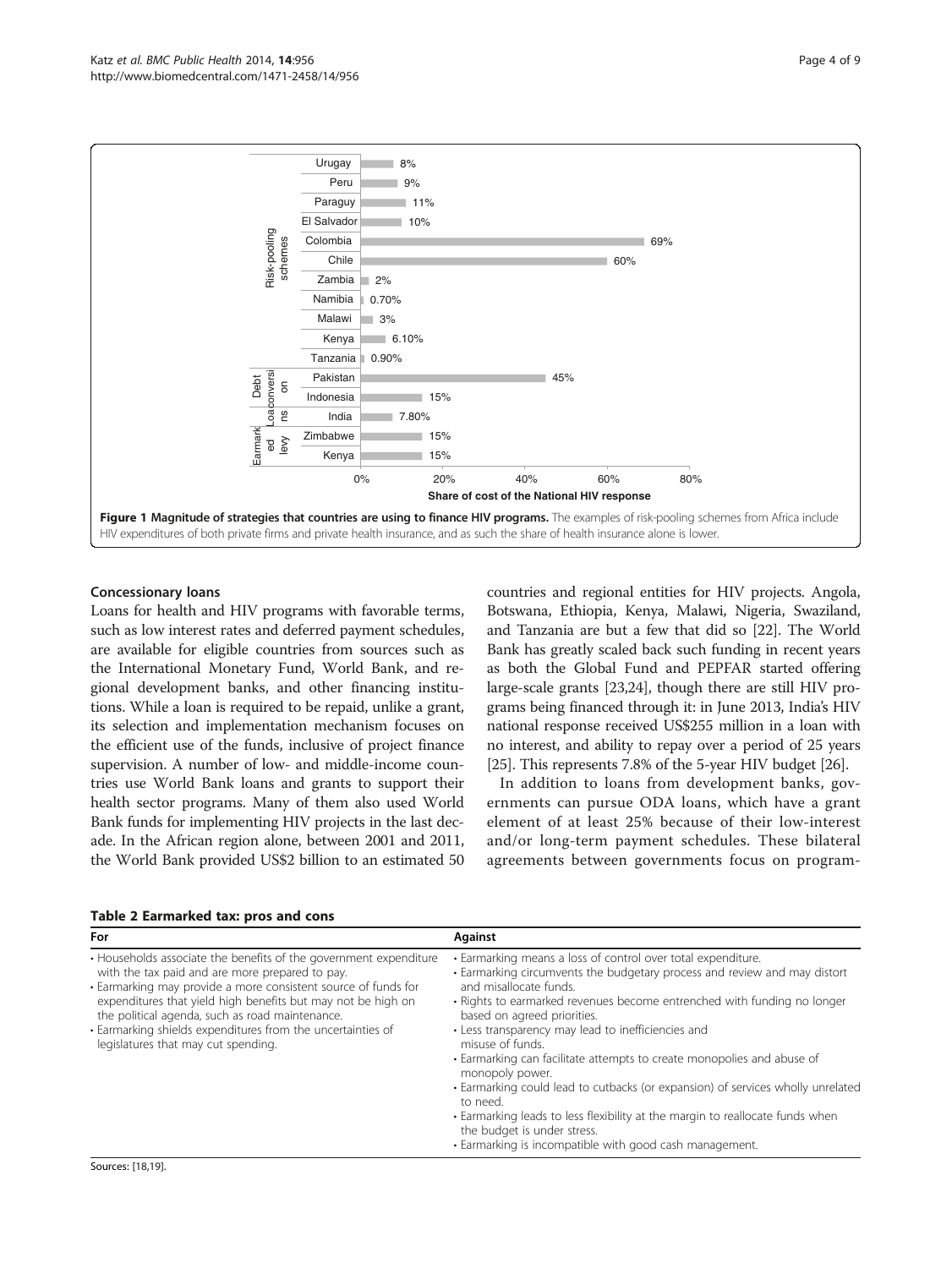level country ownership, while limiting the burden of the donor country. Japan and France are two countries that frequently give loans in a larger proportion than grants, providing US\$7.5 billion and US\$1.4 billion, respectively, in loans for a wide range of development projects in 2010 [[27](#page-8-0)]. However, because of the availability of donor funding, concessionary loans for HIV are limited to date. This might change if demand from countries for such loans increases.

Low-interest loans issued by international development agencies typically have conditions that the host country does not like or cannot fulfill. Thus, securing such loans might involve a lengthy negotiation process between the recipient country and the lender. Repaying the loan may become difficult if the local currency depreciates against the currency in which the loan needs to be repaid, and/or if government tax revenue declines. Loans will be hard to repay in most low-income countries, where costs of HIV programs are 0.5–4% of GDP, substantial given that public health expenditures among African low-income countries averages only about 2.5% of GDP, and domestic government revenues are frequently below 15% of GDP [[28](#page-8-0)]. But if the HIV project financed by the loan is well conceived and managed, it should yield returns in the form of higher social benefits (e.g., reduced incidence of HIV, reduced mortality and morbidity, lower work absenteeism, higher productivity); these may also translate into higher economic output and tax revenue in the longer term. Thus, the focus should be on the appropriate design and implementation of the activities to be financed through the loan.

# Debt conversion

Debt conversion for social investments began in 1996 with the launch of the Heavily Indebted Poor Countries (HIPC) Initiative that linked debt relief and poverty reduction. A prominent example targeting HIV, tuberculosis, and malaria programs is the Global Fund's Debt2Health program, announced in 2007, which channels resources of developing countries with high debt and disease burdens away from debt repayments and toward investments in health [[29\]](#page-8-0).

Under Debt2Health, the Global Fund works with its partners to identify debt conversion opportunities, and then negotiates a three-party agreement between the bilateral or multilateral creditor, the debtor, and the Global Fund. According to the agreement, creditors forgo a portion of their claims on the condition that the beneficiary country (the debtor) invests an agreed counterpart amount in its national HIV, tuberculosis, and/or malaria programs, through an approved Global Fund grant. The funding provided through Debt2Health is disbursed by the Global Fund to the beneficiary country through the fund's normal performance-based grant mechanism.

As of May 2013, four Debt2Health agreements plus one framework agreement have been signed. Germany

and Australia are the creditor countries and Indonesia, Pakistan, and Côte d'Ivoire are the contracting beneficiaries. A total of €163.6 million has been committed to these Debt2Health agreements, with half of this amount –  $681.8$  million – paid to the Global Fund for investment in the beneficiary countries through the standard Global Fund processes and systems, and the other half unconditionally written off by the creditor countries.

Australia used the mechanism to execute a debt swap in Indonesia in 2010, canceling US\$75 million of debt, with Indonesia investing US\$35.5 million into health programs in the country. While a substantial amount, it provides only 15% of the average annual funding needed for the national HIV response of US\$241 million from 2013 to 2015 [\[30,31\]](#page-8-0). An agreement between Germany and Pakistan was signed in 2008, in which Germany cancelled €40 million and Pakistan began to invest €20 million in Global Fund-approved programs in the country. This amount translates into 45% of the annual cost of the HIV program in Pakistan between 2013 and 2015 (thought the Debt2Health funding could be used for fighting malaria and/or tuberculosis, the latter being a larger health issue in Pakistan compared to HIV and malaria). This is because, with an HIV prevalence of less than 0.1%, the cost of the HIV response in Pakistan is much lower than in many countries with generalized HIV epidemics [\[31,32\]](#page-8-0).

In addition to debt reduction and channeling public investment into social sectors, Debt2Health results in foreign exchange savings because the investments are in the local currency. Challenges include transaction costs because debt conversions can be complex to negotiate, execute, and monitor. Also, the amount to be paid to the Global Fund by the debtor country is usually due sooner than the original debt repayment, and the local Treasury may not have funds available to pay the Global Fund. Finally, the increased government spending could be inflationary [\[33\]](#page-8-0). Those challenges can be mitigated with solid planning and implementation of the debt conversion.

Risk-pooling schemes and special social assistance programs Health insurance is an organizational arrangement devised to offer financial protection to a large group of individuals (known as the *risk pool*) from the costs associated with preventing and treating ill health. Health insurance is based on the principle that the financial risk of a few individuals is spread among a large pool of mostly healthy individuals. If all contribute a periodic insurance premium, the insurer can collect and manage the premium revenue to finance the treatment costs of the few who become sick. In the absence of health insurance, people needing medical services, especially those struck by catastrophic conditions such as cancer, HIV, obstetrical emergency, or severe accidents would find it difficult or impossible to obtain the resources necessary to cover the cost of treatment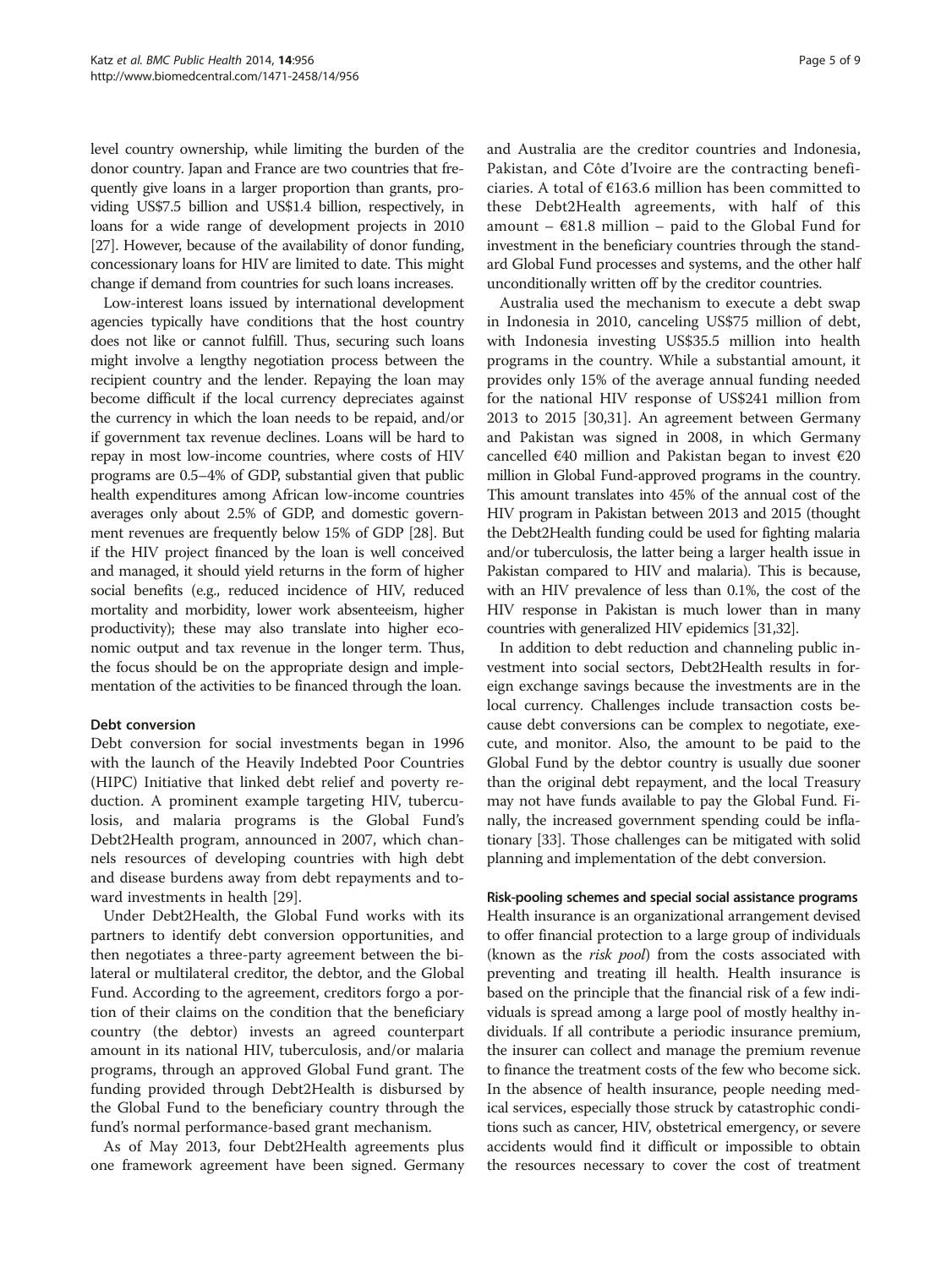[[34](#page-8-0)]. In a recent study in Kenya, it was shown that among adult patients hospitalized in a public referral hospital, insurance coverage was associated with decreased inhospital mortality [[35](#page-8-0)].

Among private voluntary health insurance plans, several corporations fund HIV services for their employees and dependents and some of the private health insurance companies have begun to offer coverage for HIV services [[36](#page-8-0),[37](#page-8-0)]. However, given the high cost of HIV services, in particular of ART, which is taken for life, many of the public and private health insurance programs still do not cover HIV services altogether or are ambiguous regarding the coverage of these services. For example, Kenya's National Hospital Insurance Fund does not cover outpatient services, including ART or outpatient treatment of opportunistic infection. Hospitals and other providers in Kenya must recover these costs from patients, government, and donors [\[38\]](#page-8-0). The limited use of health insurance for HIV-related services is shown in a recent review of health insurance plans in five African countries – Kenya, Malawi, Namibia, Tanzania, and Zambia – where private insurance covered less than 6.1% of the national HIV expenditure [[39](#page-8-0)].

Several efforts in Africa to include HIV services in health insurance plans were supported by donor funding. There are two interesting experiences, which differ in terms of national income level and structure of the services. In Rwanda, a low-income country, the Global Fund provided support to enhance financial access to AIDS, tuberculosis, and malaria health-related services by subsidizing health insurance for the very poor. The strong leadership of the Ministry of Health enabled this Global Fund-funded project to dramatically improve the financial access of its target group, reaching approximately one Rwandan in six. Improved financial access went hand-in-hand with increasing health service utilization and improvements in the population's health status, including better control of the three diseases [\[40\]](#page-8-0).

A different experience occurred in Namibia, a lower middle-income country in sub-Saharan Africa. Namibia received an influx of donor funding between 2004 and 2007 to support publicly provided HIV care and treatment. This raised concerns that private funding would be "crowded out," thereby leading to a reduction in the overall resources used to treat patients. In 2006, the Namibian medical aid industry, with donor support, created a special fund to subsidize private health insurance, including HIV services. The program allowed both lowand higher-income people to be covered. Crowding out valuable private resources was avoided and the quality of HIV services improved [\[41](#page-8-0)].

Social health insurance (SHI) schemes are based on mandatory enrollment, which maximizes risk pooling and guards against adverse selection. Several of those

programs provide full coverage for HIV and operate successfully in upper middle-income and high-income countries. In countries with low HIV prevalence, a large enough portion of the population has formal employment and can therefore contribute payroll-based premiums. Argentina, Chile, Colombia, El Salvador, Mexico, Paraguay, Peru, and Uruguay have such systems. Based on UNGASS data from 2010, 2012, and 2013, those schemes provide 60% of the HIV funding Chile (high-income), and 69% in Colombia (upper middle-income), but the proportion is substantially lower in El Salvador and Paraguay (both lower middle-income), Peru (upper middle-income), and Uruguay (high-income), where those schemes cover 8% to 11% of the national HIV funding.

Chile's AUGE health reform, enacted in 2005, mandates public and private health insurers to cover treatment for 69 priority health problems, including HIV. Even when the HIV prevalence is low and a large number of people are enrolled in the scheme, additional funding beyond the premiums might be required, as is the case in Brazil's Sistema Unico de Saûde, which fully covers HIV prevention and treatment, and is financed by a combination of payroll and general tax revenues.

Another type of risk-pooling scheme is special social assistance programs to benefit people living with a particular illness, including HIV. For instance, in Jamaica, the government operates two individual drug benefit programs under the National Health Fund (NHF) that cover citizens for a number of chronic illnesses and conditions including arthritis, diabetes, hypertension, vascular disease, and high cholesterol. Members enrolled in these programs are eligible to receive 300 subsidized drugs from private and public pharmacies, which, in turn, are reimbursed by the NHF. Members are not required to pay a premium, but they do need to make the appropriate copayments. NHF is financed from partial allocations from the special consumption tax revenues. Lately, the NHF drug benefit programs are being used as a mechanism through which people living with HIV can access free antiretroviral drugs [\[42\]](#page-8-0).

If well designed and implemented, health insurance can prevent catastrophic health expenditures and, consequently, impoverishment. Health insurance can encourage prevention, early diagnosis, and treatment by removing the financial barriers to access these services. As shown above, in several middle- or upper middle-income countries, health insurance schemes are able to cover HIV services, at least partially. In many low- and middleincome countries, however, public and private health insurance is underdeveloped. There are two major reasons for this. First, in many of those countries a large share of the labor force is informal, which makes mandatory enrollment and premium collection difficult. Second,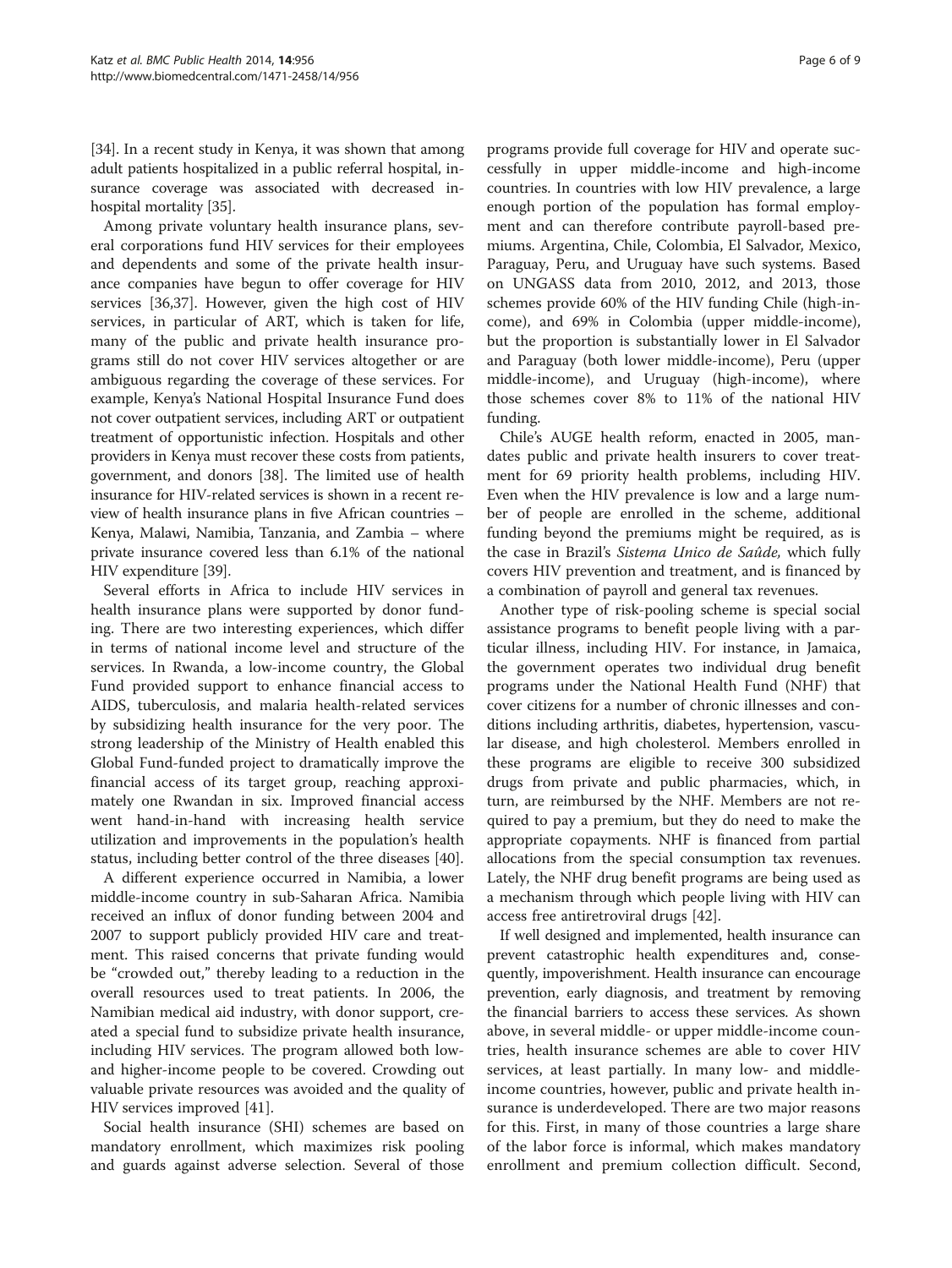many public institutions are weak and they may be unable to regulate health insurance to avoid the typical problems of insurance such as adverse selection, beneficiary exclusion by the insurer, cost escalation, misinformation, and deficient quality of care.

# Kenya case study

Decreasing donor dependence is a challenge as reflected in Kenya, where several options for replacing the diminishing donor HIV funding were laid out in 2009, including two of the above options discussed above: establishing a small levy on airline traffic (with negligible impact on air travel); increasing the government's budget allocation to health to 15% in order to achieve the Abuja targets (assuming the percentage of the health budget allocated to HIV remains constant); and modestly raising premiums in the National Hospital Insurance Fund to generate sufficient financing for the scheme to cover essential HIV services. If all three financing options were to be implemented, the HIV donor funding dependency would decrease from 87% to 68%, still a very high dependence on donor funding. Getting those options approved is a challenge on its own, though in 2012, after three years of lengthy negotiations with the Ministry of Finance, the Cabinet approved the Bill entitled Additional and Sustainable Financing for HIV/AIDS and Non-Communicable Diseases in Kenya [\[8](#page-7-0)]. The government of Kenya planned to earmark 1 per cent of its revenue to a national HIV trust fund, which on its own covers 74% of the AIDS financing gap in the ten years up to 2020.

# Discussion and conclusion

Four non-donor-based funding sources for HIV programs were identified: earmarked levies for HIV; concessionary loans; debt conversion; and risk-pooling schemes. Three of them are domestic and one is external (debt conversion). In three, the funding agent is the Ministry of Finance; the fourth uses health insurance entities. In both Kenya and Zimbabwe, earmarked levies for HIV would generate or have generated, respectively, only 15% of the annual HIV response cost; in Indonesia, debt conversation was also only 15% of the estimated cost of the HIV response. While the  $\epsilon$ 20 million debt conversion in Pakistan represents 45% of the annual cost of Pakistan's response to its low-level HIV epidemic, this sum would have covered a smaller share of the cost of HIV responses in more generalized epidemics. In addition, debt conversion is a oneoff mechanism rather than an ongoing funding source. Likewise, concessionary loans are not a recurring source of funding, they require a payment that low-income countries might find hard to cover, and they may not produce the large amount of funding required to fight HIV. Given the high-cost of HIV-related services, in particular of ART,

the applicability of health insurance, which is solely supported by individual contributions, is influenced by a range of factors, including the income level of the country, the severity of the HIV epidemic, the proportion of the labor force from which premiums can be collected, and the ability of the country to regulate health insurance.

Understandably, we are not aware of every low- and middle-income country that uses the funding mechanisms mentioned here. Furthermore, some dimensions such as transaction costs and social acceptability were not compared due to lack of data. When explaining the magnitude of some of the mechanisms, we used the cost of the HIV response, as reflected in funding requests submitted to the Global Fund. Although these requests might contain overestimations, intended to help the requesting country secure more funding, it is those estimates that are used to justify resource mobilization.

The above analysis indicates that not all alternatives described in this paper will fit every country. Also, no one solution will provide for the entire funding needs of a given HIV response, at least not in the medium and long term. Solutions should be context specific, factoring in income and epidemic levels as well as other things. With no magic bullet to lessen the decline in HIV donor funding, HIV programs should always first aim to reduce cost by becoming more efficient and prioritizing services, not solely aim at mobilizing additional resources. If a non-donor funding source is to be explored, countries should consider not only the expected revenue, but also the transaction costs, the ability to implement the mechanism with existing infrastructure, the transparency of financial flows and accountability and ability to prevent fraud or misuse of funding, social acceptance and distribution of financial burden, and benefits across subpopulations within the country.

In the process of mobilizing additional financial resources, there is a need to involve the Ministry of Finance from the very beginning, as shown in the Kenya case study. Ministries of Finance are the stewards of the financial equilibrium of the country and the response to the epidemic, or the lack of it, will frequently impact this equilibrium. The strategies presented in this paper would require Ministry of Finance involvement and support, both technical and political. This support can be acquired by developing with them a costed HIV strategy that will include cost reductions (technical efficiency) and outcome improvements (allocative efficiency), efficiency measures that will justify the investment in such strategy. The discussion with the Ministry of Finance can be supported with evidence on the savings gained from investments in preventive health care. Managed care for chronically ill patients yields net economic benefits by reducing future treatment costs in areas such as hospitalizations, surgeries, and other complications, as is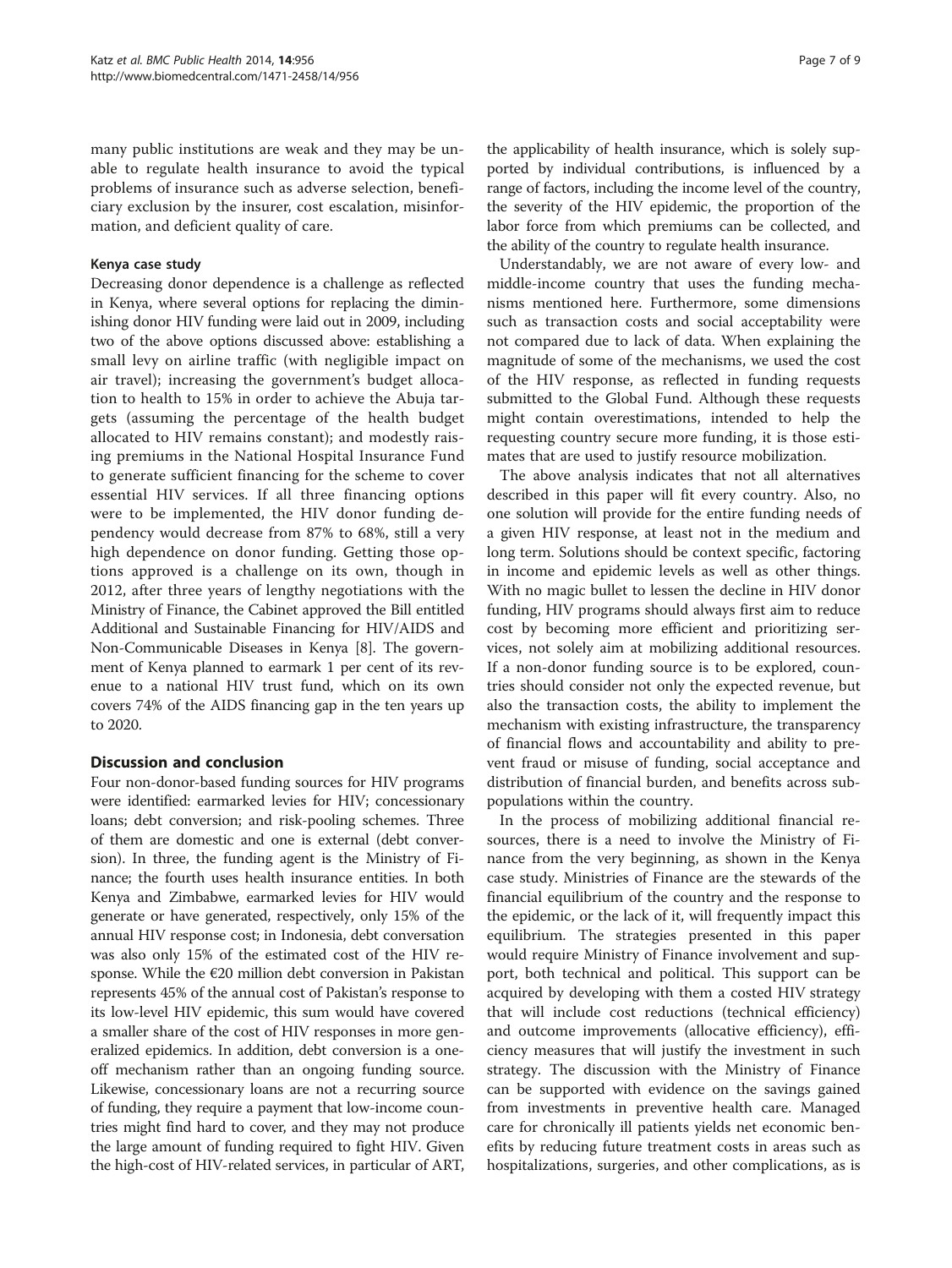<span id="page-7-0"></span>the case with disease management for diabetic and hypertensive patients (e.g., Beaulieu et al. [\[43](#page-8-0)], Bradbury [[44\]](#page-8-0), and Sidorov et al. [\[45\]](#page-8-0)). An important article by Resch et al. [[46](#page-8-0)] argues that public investments in ART result in net positive economic benefits. The authors estimated the cost of maintaining ART during a 10-year period (2011–2020), for the 3.5 million patients in lowand middle-income countries worldwide. Next they estimated the economic savings resulting from such treatment. The authors concluded that the investment required for ART, equal in present value to US\$14.2 billion, is expected to save 18.5 million life-years and return US\$12–34 billion through increased labor productivity, averted orphan care, and deferred medical treatment for opportunistic infections and end-of-life care. According to the Global Fund, investing \$120 million a year on AIDS treatment in Namibia frees up 9,200 hospital beds for other patients each year and spares the lives of 1,000 health workers and 550 teachers. During a five-year period, Namibia has seen AIDS deaths drop from 2,700 annually to 56 [[47\]](#page-8-0). In addition to the economic return, the Ministry of Finance needs to recognize that increasing domestic funding can retain or attract external funding, as increasingly donors require counter-funding, as discussed above.

The lengthy and complex process of mobilizing nondonor funding suggests both countries and donors would benefit from formulating a financial sustainability plan before any donor funding for HIV programs and activities is committed, to ensure the funded activities also continue after the donor funding declines or ends. The sustainability plan should include specific actions as to how the recipient country or organization will gradually replace donor funds with domestic and/or internal financing over a specific timeframe. This timeframe might vary across countries, by income level and by burden of HIV. In the face of their likely ineligibility for certain donor funding, it is arguably critical that upper middle-income countries, especially those with high burden of HIV, undertake immediate measures for replacing donor funds with domestic resources and other alternative funds over a relatively shorter timeframe.

#### Competing interests

The authors have no conflict of interest. The work reported in the manuscript was funded by USAID through Health Systems 20/20 co-operative agreement number GHS-A-00-06-00010-00 and Abt Associates. The research did not involve human subjects.

#### Authors' contributions

IK, SR, RB, AH, and CA authors were involved in the analysis and interpretation of the data; IK, SR, RB, and AH were involved in drafting the paper or revising it critically for substantial intellectual content; and IK and SR were in charge of the conception and design of the study. All authors read and approved the final manuscript.

#### Author details

<sup>1</sup>Abt Associates, 4550 Montgomery Ave, Suite 800 North, Bethesda, MD 20814, USA. <sup>2</sup> Bitrán & Asociados, Avenida Presidente Riesco N°s 5711, Office 802, Las Condes, Santiago, Región Metropolitana 756 1114, Chile.

#### Received: 6 September 2013 Accepted: 2 September 2014 Published: 16 September 2014

#### References

- 1. UNAIDS: Global report: UNAIDS report on the global AIDS epidemic 2012. Geneva: UNAIDS; 2012.
- 2. Tarantino L, Chankova S, Rosenfeld J, Routh S, Preble E: Ukraine Health System Assessment. Bethesda, MD: Health Systems 20/20 Project, Abt Associates Inc; 2011.
- 3. Pan American Health Organization (PAHO): Evaluation of the national health system response to HIV and STI in Jamaica. Washington, DC: PAHO; 2011.
- 4. Schwartländer B, Stover J, Hallett T, Atun R, Avila C, Gouws E, Bartos M, Ghys PD, Opuni M, Barr D, Alsallaq R, Bollinger L, de Freitas M, Garnett G, Holmes C, Legins K, Pillay Y, Stanciole AE, McClure C, Hirnschall G, Laga M, Padian N, Investment Framework Study Group: Towards an improved investment approach for an effective response to HIV/AIDS. Lancet 2011, 377(9782):2031–2041.
- 5. Kates J, Wexler A, Lief E, UNAIDS: Financing the Response to AIDS in Low- and Middle- Income Countries: International Assistance from the G8, European Commission and Other Donor Governments in 2012. Geneva: Kaiser Family Foundation, UNAIDS; 2013.
- 6. PEPFAR: The U.S. President's Emergency Plan for AIDS Relief, Five-Year Strategy, Phase II. Washington DC: PEPFAR; 2008.
- 7. The Global Fund to Fight AIDS Tuberculosis and Malaria: The Global Fund Operational Policy Manual. Geneva: The Global Fund to Fight AIDS Tuberculosis and Malaria; 2013.
- 8. Katz I, Glandon D, Wong W, Kargbo B, Ombam R, Singh S, Ramsammy L, Tal-Dia A, Seck I, Osika JS: Lessons learned from stakeholder-driven sustainability analysis of six national HIV programmes. Health Policy Plan 2014, 29(3):379–387.
- 9. Heller PS: The prospects of creating 'fiscal space' for the health sector. Health Policy Plan 2006, 21(2):75–79.
- 10. Routh S, Thwin AA, Baqui AH: Cost-effectiveness and Sustainability Aspects of MCH-FP Programmes in Bangladesh. ICDDR, B Working Paper No. 100. Dhaka: International Centre for Diarrhoeal Disease Research; 1997.
- 11. Fryatt R, Mills A: Taskforce on innovative international financing for health systems: showing the way forward. Bull World Health Organ 2010, 88:476–477.
- 12. Kirigia JM, Diarra-Nama AJ: Can countries of the WHO African Region wean themselves off donor funding for health? Bull World Health Organ 2008, 86(11):889–892.
- 13. Ooms G, Damme WV: Impossible to" wean" when more aid is needed. Bull World Health Organ 2008, 86(11):893–894.
- 14. Taskforce on Innovative International Financing for Health Systems: More money for health, and more health for the money…to achieve the health MDGs,…to save the lives of millions of women and children, and…to help babies in low-income settings have a safer start to life. London: Taskforce on Innovative International Financing for Health Systems; 2009.
- 15. Liebman JB: Social Impact Bonds. A promising new financing model to accelerate social innovation and improve government performance. Washington DC: Center for American Progress; 2011.
- 16. Berman PA: National health accounts in developing countries: appropriate methods and recent applications. Health Econ 1997, 6(1):11–30.
- 17. Prakongsai P, Patcharanarumol W, Tangcharoensathien V: Can earmarking mobilize and sustain resources to the health sector? Bull World Health Organ 2008, 86(11):898–901.
- 18. Potter B, Diamond J: Tax administration handbook. Washington: DC: IMF; 1999.
- 19. Working Group 3 of the Commission on Macroeconomics and Health: Mobilization of Domestic Resources for Health. Geneva: World Health Organization; 2002.
- 20. Vardavas CI, Filippidis FT, Agaku I, Mytaras V, Bertic M, Connolly GN, Tountas Y, Behrakis P: Tobacco taxation: the importance of earmarking the revenue to health care and tobacco control. Tob Induc Dis 2012, 10(1):21.